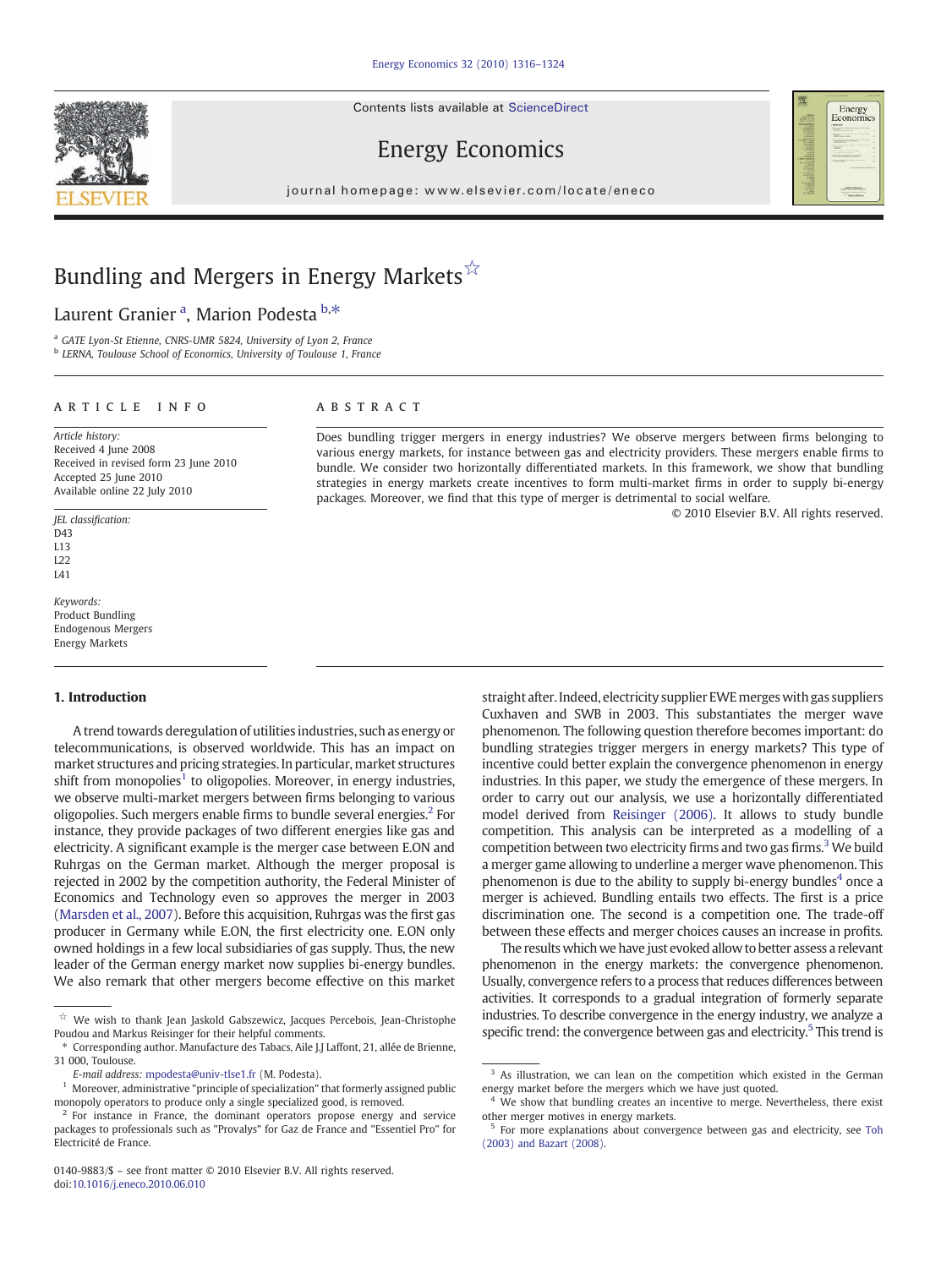widely observed during the 1990s in the US and is now described in Europe too [\(Verde, 2008\)](#page--1-0). Multi-market mergers in energy industry participate in this convergence phenomenon. Indeed, downstream mergers allow the diversification of energy supplies and clearly participate in the convergence phenomenon. For instance, the inter-industry merger Dong/Elsam/EnergiE2 ([European Commission, 2006](#page--1-0)) refers to the integration between the Danish gas incumbent and Danish companies active in the electricity sector. The firm could now exploit their complementarities and supply bi-energy bundles. Another example is Gaz de France/Suez merger proposition submitted to the European Commission in 2005. This corresponds to a national merger but concerning both midstream and downstream markets. Colette Lewiner (a senior vice president at Capgemini in Paris) says that this merger could have been "a plus for competition if Suez and GDF bundle their offerings to give customers like industry better offerings, perhaps in the form of a single bill for electricity, gas and water" ([Kanter, 2006](#page--1-0)). As the proposition was declined by the authorities, Gaz de France has to purchase electricity to Electricité de France in order to supply bi-energy bundles. In 2008, the Gaz de France/Suez merger becomes effective because European Commission approves it. This example suggests that bundling strategies may incite to merge. Empirical studies show that a lot of consumers<sup>6</sup> use several types of energies (Bernard et al., 1996 [and Nesbakken, 2001\)](#page--1-0). So bundling strategies may be a fundamental reason for merger decisions.<sup>7</sup> Despite the prevalence of this particular type of merger, to our knowledge they are not analyzed by the theoretical literature. The aim of this paper is to fill this gap.

Before modelling the competition with bundles, we give more details about the bundling literature. Bundling refers to the practice of selling two or more goods at a unique price. $8$  The economic literature on bundling isolates several effects. One of the main effects is price discrimination. Bundling allows to sort consumers according to their willingness to pay. This characteristic is analyzed by [Adams and Yellen](#page--1-0) [\(1976\)](#page--1-0) for a monopoly producing two goods. In analysis dealing with specific cases, they show that mixed bundling is generally the optimal strategy<sup>9</sup> since the correlation between the goods is negative. [Whinston](#page--1-0) [\(1990\), Nalebuff \(2004\) and Peitz \(2008\)](#page--1-0) underscore the fact that a twomarket monopolistic firm can deter the entry of competitors by bundling<sup>10</sup> if the potential entrant can enter only one market. In this framework, Nalebuff shows that pure bundling is optimal. A second effect of bundling to consider is, in competitive environments, a competition effect. [Anderson and Leruth \(1993\)](#page--1-0) analyze bundling in a complementary-goods duopoly. In their view, independent pricing is a dominant strategy in the commitment case. [Economides \(1993\),](#page--1-0) in the same framework, shows that firms follow mixed bundling strategies in the Nash equilibrium. Firms, however, make lower profits than they do when adopting an independent pricing strategy. [Armstrong and Vickers](#page--1-0) [\(2008\)](#page--1-0) examine principally a unit-demand model where consumers may buy one product from one firm and another product from another firm under nonlinear pricing. They show that bundling generally acts to reduce profit and welfare and to boost consumer surplus.<sup>11</sup> However, they consider an intrinsic extra shopping cost when consumers purchase each good at different locations. [Thanassoulis \(2007\)](#page--1-0) finds that if buyers incur firm specific costs or have shop specific tastes then competitive mixed bundling lowers consumer surplus overall and raises profits.

[Reisinger \(2006\)](#page--1-0) also studies a duopoly that produces two types of horizontally differentiated goods. He analyzes a framework for which consumers buy one unit of each good with neither substitutability, nor complementarity effects created by variants choices for each type of goods. The correlation of the reservation prices is expressed by the correlation of consumers' location on each market. He shows that there are two effects created by bundling: the well-known "sorting effect" and the "business-stealing effect," which results from bundle competition. Reisinger shows that firms have an incentive to adopt a mixed bundling strategy. Nonetheless, the effect on profits is ambiguous. If the correlation of reservation prices is negative, then the competition effect dominates and the bundling strategy lowers profits. Such firms are in a prisoner's dilemma situation. On the other hand, if the correlation of reservation prices is positive, then the sorting effect allows firms to make higher profits.

We use the model of [Reisinger \(2006\)](#page--1-0) in order to analyze the impact of bundling on merger incentives. We therefore consider two horizontally differentiated markets, that are electricity and natural gas markets. As [Reisinger \(2006\),](#page--1-0) the link between these two markets is the correlation of consumers' locations. Nevertheless, four firms are present. Two firms produce electricity, and the two others supply natural gas. In their respective markets, firms compete in prices. We build an endogenous merger game and assume that monopolization was illegal. First, we exclude the post-merger bundling strategy. Second, we remove this assumption in order to analyze the effect of bundling strategy on merger incentives. In a basic model in which bundling is not considered, we find that there is no incentive to merge. Once a merger is achieved, however, as we show, there is an incentive to adopt a mixed bundling strategy. Otherwise, the bundling strategy triggers a merger wave. Moreover, we show that relative to the correlation of reservation prices, two types of mergers are achieved. Furthermore, while [Reisinger \(2006\)](#page--1-0) shows that there is a prisoner's dilemma, we show that the different types of mergers allow this dilemma to be removed. Finally, from a welfare point of view, we show that bundling is less harmful than [Reisinger \(2006\)](#page--1-0) suggests.

In order not to neglect merger interactions in our model, we endogenize merger decisions. In this sense, our study is closely linked to the endogenous merger literature, some of which seeks to explain mechanisms preventing mergers as the "insider's dilemma<sup>12</sup>" previously evoked in the exogenous merger model of [Stigler \(1950\)](#page--1-0). For instance, [Kamien and Zang \(1990, 1993\) and Fridolfsson and Stennek](#page--1-0) [\(2005b\)](#page--1-0) also consider the "insider's dilemma". Moreover, [Kamien and](#page--1-0) [Zang \(1990, 1993\)](#page--1-0) add auction mechanisms to take into account firms' acquisitions processes. We care about the "insider's dilemma" but without any auction mechanism. Indeed, we are not interested in surplus sharing rule. On the other hand, we did deal with other characteristics found in the endogenous merger literature, such as taking all firms' combinations into consideration. For instance, some endogenous merger models allow merger interactions to be revealed [\(Nilssen and Sorgard, 1998](#page--1-0)). More particularly, some models attempt to emphasize the phenomenon of preemptive mergers ([Fridolfsson](#page--1-0) [and Stennek, 2005a, Brito, 2003, Matsushima, 2001\)](#page--1-0). Finally, other models, such as those of [Fauli-Oller \(2000\) or Nilssen and Sorgard](#page--1-0) [\(1998\),](#page--1-0) focus on merger waves phenomena. As the same type of merger interactions are possible in our framework, we build a merger game based upon [Nilssen and Sorgard \(1998\).](#page--1-0) Contrary to [Nilssen and](#page--1-0) [Sorgard \(1998\),](#page--1-0) we do not restrict merger possibilities in an ad hoc fashion. Indeed, the only restriction concerning merger choices is due

 $6$  Note that professionals also consume several energies at the same time.

<sup>7</sup> This reason is evoked by [Jacobson et al. \(2006\)](#page--1-0).

<sup>&</sup>lt;sup>8</sup> When a firm sells its goods both separately and bundled in a package, this firm follows a mixed bundling strategy. When a firm commits to supply only the bundle, it follows a pure bundling strategy.

<sup>&</sup>lt;sup>9</sup> [Schmalensee \(1984\)](#page--1-0) shows their results are robust to a bivariate normal distribution. As for them, [McAfee et al. \(1989\)](#page--1-0) generalize these results to almost all distributions.

 $10$  In [Nalebuff \(2004\),](#page--1-0) bundling is optimal even without any commitment.

 $11$  By contrast, when consumers buy all their products from one firm (the one-stop shopping model), nonlinear pricing leads to higher profit and welfare but often lower consumers surplus, than linear pricing.

 $12$  "The insiders' dilemma means that a profitable merger does not occur, because it is even more profitable for each firm to unilaterally stands as an outsider" ([Linqvist and](#page--1-0) [Stennek, 2005](#page--1-0)). [Salant, Switzer and Reynolds \(1983\)](#page--1-0) validate the result of [Stigler](#page--1-0) [\(1950\)](#page--1-0) when firms compete in a Cournot fashion. Indeed, they show that if a takeover does not merge more than 80 per cent of an industry, such a takeover is not carried out because outsiders earn more than insiders. Going further, [Inderst and Wey \(2004\)](#page--1-0) focus on probability of hold-up (respectively hold-out) in a merger game that includes cases for which outsiders benefit from mergers.